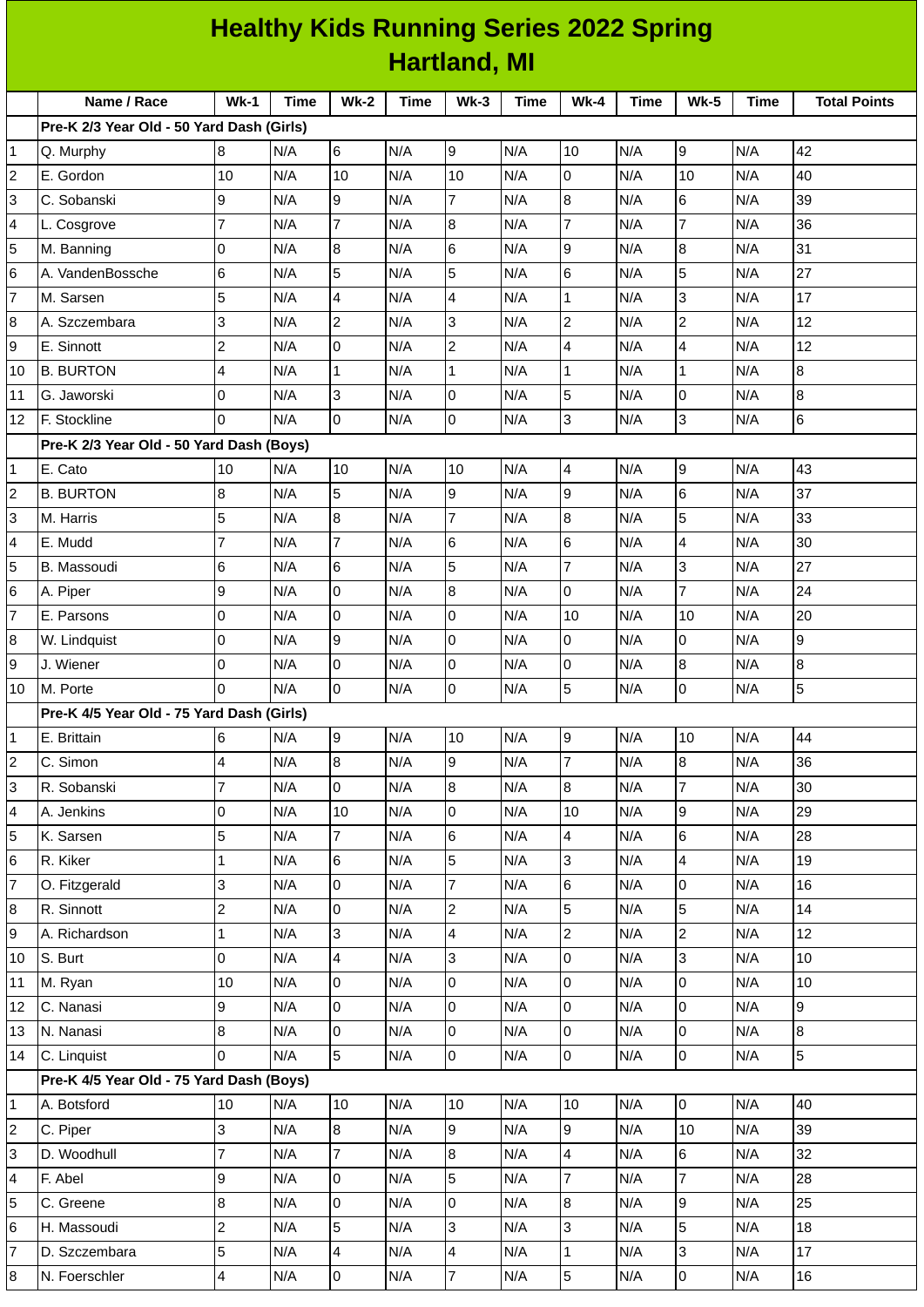## **Healthy Kids Running Series 2022 Spring Hartland, MI**

| 9              | J. Jaworski                                 | $\mathbf 0$     | N/A   | 9              | N/A   | 0              | N/A   | 6                | N/A   | $\pmb{0}$      | N/A   | 15             |
|----------------|---------------------------------------------|-----------------|-------|----------------|-------|----------------|-------|------------------|-------|----------------|-------|----------------|
| 10             | T. Hyska                                    | $6\phantom{.}6$ | N/A   | $\overline{c}$ | N/A   | 0              | N/A   | $\mathbf 1$      | N/A   | 4              | N/A   | 13             |
| 11             | H. Rogers                                   | $\mathbf{1}$    | N/A   | $\,6$          | N/A   | 6              | N/A   | 0                | N/A   | 0              | N/A   | 13             |
| 12             | C. Cosgrove                                 | $\overline{0}$  | N/A   | 0              | N/A   | $\mathbf 0$    | N/A   | $\mathsf 0$      | N/A   | 8              | N/A   | 8              |
| 13             | Z. Overheul                                 | $\mathbf 1$     | N/A   | 3              | N/A   | 0              | N/A   | $\overline{c}$   | N/A   | 0              | N/A   | 6              |
| 14             | M. Porte                                    | 0               | N/A   | 0              | N/A   | $\mathbf 0$    | N/A   | $\mathbf 1$      | N/A   | $\overline{0}$ | N/A   | $\mathbf{1}$   |
| 15             | A. Ryan                                     | $\mathbf{1}$    | N/A   | 0              | N/A   | O              | N/A   | 0                | N/A   | $\overline{0}$ | N/A   | $\mathbf 1$    |
|                | Kindergarten & 1st Grade - 1/4 Mile (Girls) |                 |       |                |       |                |       |                  |       |                |       |                |
| 1              | R. Sepeter                                  | 10              | 03:03 | 8              | 02:09 | 10             | 01:52 | 10               | 01:49 | 10             | 01:49 | 48             |
| $\overline{c}$ | D. VandenBossche                            | 9               | 03:16 | 6              | 02:10 | 9              | 02:10 | 8                | 02:06 | $\,6$          | 02:12 | 38             |
| 3              | C. Simon                                    | $6\phantom{1}6$ | 03:45 | 8              | 02:09 | 8              | 02:16 | $\overline{7}$   | 02:10 | 8              | 02:05 | 37             |
| 4              | L. Mathews                                  | $\bf{8}$        | 03:29 | 5              | 02:26 | $\overline{7}$ | 02:32 | $\overline{7}$   | 02:10 | $\overline{7}$ | 02:09 | 34             |
| 5              | N. Banning                                  | 7               | 03:44 | 9              | 02:07 | 0              | N/A   | 9                | 02:00 | 9              | 01:58 | 34             |
| 6              | L. Clark                                    | 5               | 03:49 | 4              | 02:35 | 6              | 02:49 | 5                | 02:38 | 5              | 02:35 | 25             |
| 7              | H. Straughan                                | $\overline{0}$  | N/A   | 10             | 01:35 | O              | N/A   | 0                | N/A   | $\mathsf 0$    | N/A   | 10             |
|                | Kindergarten & 1st Grade - 1/4 Mile (Boys)  |                 |       |                |       |                |       |                  |       |                |       |                |
| 1              | T. Cosgrove                                 | 10              | 01:53 | 10             | 01:54 | 10             | 01:33 | $\boldsymbol{9}$ | 01:38 | $\mathsf g$    | 01:37 | 48             |
| 2              | N. Murphy                                   | 8               | 02:04 | 9              | 01:57 | $\overline{8}$ | 01:40 | $\overline{7}$   | 01:46 | $\overline{7}$ | 01:45 | 39             |
| 3              | N. Brittain                                 | 9               | 01:58 | 7              | 02:02 | 6              | 01:49 | 5                | 01:53 | 5              | 01:54 | 32             |
| 4              | C. Greene                                   | $\overline{0}$  | N/A   | 0              | N/A   | 9              | 01:34 | 10               | 01:37 | 8              | 01:38 | 27             |
| 5              | E. Parsons                                  | 0               | N/A   | 8              | 01:58 | 0              | N/A   | 8                | 01:39 | 10             | 01:36 | 26             |
| 6              | A. Bungaar                                  | 5               | 02:09 | 5              | 02:13 | 5              | 01:58 | $\,6$            | 01:47 | 4              | 02:00 | 25             |
| 7              | <b>B.</b> Metcalf                           | 6               | 02:07 | 6              | 02:10 | $\overline{7}$ | 01:46 | 0                | N/A   | 6              | 01:49 | 25             |
| 8              | M. Massoudi                                 | 7               | 02:05 | 3              | 02:23 | 4              | 02:08 | 4                | 01:58 | 3              | 02:02 | 21             |
| 9              | G. Krawczak                                 | 4               | 05:14 | $\overline{c}$ | 02:49 | 3              | 02:19 | $\mathbf{1}$     | N/A   | $\overline{c}$ | 02:12 | 12             |
| 10             | D. Sinnott                                  | l0              | N/A   | 4              | 02:22 | $\overline{c}$ | 02:50 | 3                | 03:11 | $\mathbf 1$    | 02:18 | 10             |
|                | 2nd & 3rd Grade - 1/2 Mile (Girls)          |                 |       |                |       |                |       |                  |       |                |       |                |
| 1              | I. Krips                                    | 10              | 03:47 | 10             | 03:53 | 10             | 03:45 | 10               | 03:38 | 10             | 03:35 | 50             |
| $\overline{c}$ | K. Phillips                                 | 9               | 03:53 | 9              | 04:00 | 9              | 03:55 | 9                | 03:56 | 9              | 04:05 | 45             |
| 3              | G. Benedict                                 | 8               | 04:25 | 7              | 04:25 | $\overline{7}$ | 04:31 | $\bf{8}$         | 04:24 | $\, 8$         | 04:26 | 38             |
| 4              | A. Phillips                                 | $\overline{7}$  | 04:26 | 8              | 04:23 | $\overline{8}$ | 04:13 | $\overline{7}$   | 04:26 | 5              | 04:34 | 35             |
| 5              | J. Parker                                   | 5               | 04:53 | 0              | N/A   | 6              | 04:42 | 5                | 04:46 | $\overline{7}$ | 04:32 | 23             |
| 6              | K. Sobanski                                 | 6               | 04:28 | 3              | 05:07 | 3              | 04:49 | 4                | 04:50 | 6              | 04:33 | 22             |
| 7              | N. Klein                                    | 4               | 04:57 | 4              | 05:01 | 5              | 04:43 | $\overline{c}$   | 05:09 | 4              | 04:58 | 19             |
| 8              | L. Parsons                                  | 3               | 04:58 | 6              | 04:45 | 0              | N/A   | 6                | 04:35 | 0              | N/A   | 15             |
| 9              | M. Nasser                                   | $\mathsf 0$     | N/A   | 6              | 04:45 | $\overline{4}$ | 04:46 | 0                | N/A   | $\mathsf 0$    | N/A   | 10             |
| 10             | C. Richardson                               | $\mathbf 1$     | 06:42 | $\overline{2}$ | 05:15 | $\overline{c}$ | 04:50 | $\mathbf{1}$     | 05:19 | 3              | 05:00 | 9              |
| 11             | P. Mathews                                  | $\mathbf 1$     | 06:41 | $\mathbf{1}$   | 06:39 | $\mathbf 1$    | 05:05 | 3                | 04:52 | $\overline{c}$ | 05:19 | 8              |
| 12             | R. Kiker                                    | $\overline{c}$  | 05:40 | $\mathbf{1}$   | 05:36 | $\mathbf 1$    | 05:26 | $\mathbf{1}$     | 05:25 | $\mathbf 1$    | 05:31 | 6              |
| 13             | A. Oswald                                   | 0               | N/A   | $\mathbf{1}$   | 05:17 | $\mathbf{1}$   | 06:00 | $\mathbf{1}$     | 05:10 | 0              | N/A   | 3              |
| 14             | S. Holden                                   | 0               | N/A   | $\mathbf{1}$   | 06:34 | $\mathbf{1}$   | 06:42 | $\mathsf{O}$     | N/A   | 0              | N/A   | $\overline{2}$ |
|                | 2nd & 3rd Grade - 1/2 Mile (Boys)           |                 |       |                |       |                |       |                  |       |                |       |                |
| 1              | O. Long                                     | 9               | 04:21 | 8              | 03:52 | 9              | 03:52 | 8                | 03:44 | $\overline{7}$ | 03:59 | 41             |
| 2              | C. Banning                                  | $\mathsf 0$     | N/A   | 10             | 03:41 | 10             | 03:44 | 10               | 03:39 | 10             | 03:35 | 40             |
| 3              | J. Sobanski                                 | 10              | 03:56 | $\overline{7}$ | 03:55 | 5              | 04:18 | 6                | 03:56 | $8\,$          | 03:55 | 36             |
| 4              | C. Huggins                                  | $\overline{7}$  | 04:32 | 6              | 04:18 | 8              | 04:01 | $\overline{7}$   | 03:55 | 6              | 04:19 | 34             |
| 5              | E. Jenkins                                  | $\mathsf 0$     | N/A   | 9              | 03:42 | l0             | N/A   | 9                | 03:42 | 9              | 03:50 | 27             |
| 6              | R. Brittain                                 | 8               | 04:26 | 5              | 04:24 | 4              | 04:24 | 4                | 04:16 | 4              | 04:50 | 25             |
| $\overline{7}$ | M. Vandenbossche                            | $\,6$           | 04:40 | 4              | 04:29 | $\overline{7}$ | 04:06 | 5                | 04:02 | $\overline{3}$ | 06:79 | 25             |
|                |                                             |                 |       |                |       |                |       |                  |       |                |       |                |